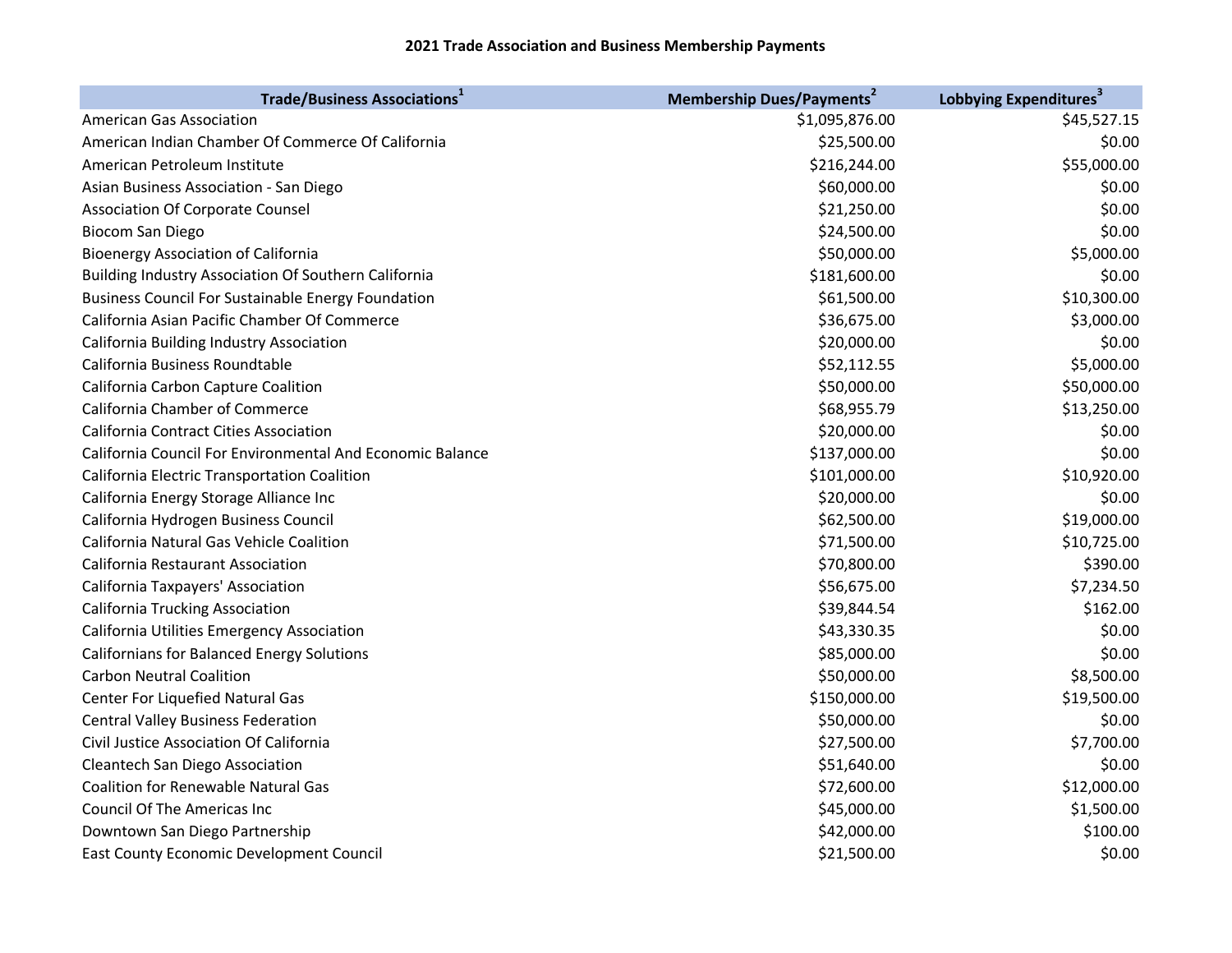| <b>Trade/Business Associations</b> <sup>1</sup>             | <b>Membership Dues/Payments<sup>2</sup></b> | Lobbying Expenditures <sup>3</sup> |
|-------------------------------------------------------------|---------------------------------------------|------------------------------------|
| <b>Edison Electric Institute</b>                            | \$1,037,055.00                              | \$129,251.48                       |
| Electric Utility Industry Sustainable Supply Chain Alliance | \$25,000.00                                 | \$0.00                             |
| <b>Energy Solutions Center Inc</b>                          | \$40,715.00                                 | \$0.00                             |
| Erisa Industry Committee                                    | \$27,578.00                                 | \$3,000.00                         |
| Greater Houston Partnership Foundation                      | \$100,000.00                                | \$3,000.00                         |
| Greater Port Arthur Chamber Of Commerce                     | \$21,000.00                                 | \$0.00                             |
| <b>Gulf Coast Cogeneration Association Inc</b>              |                                             |                                    |
| dba: Gulf Coast Power Association                           | \$20,000.00                                 | \$0.00                             |
| <b>Houston Citizens Chamber of Commerce</b>                 |                                             |                                    |
| dba: Greater Houston Black Chamber Of Commerce              | \$38,500.00                                 | \$0.00                             |
| Interstate Natural Gas Association Of America               | \$105,060.00                                | \$16,809.60                        |
| Los Angeles County Business Federation                      | \$207,500.00                                | \$5,000.00                         |
| Louisiana Mid-Continent Oil And Gas Association             | \$25,000.00                                 | \$6,750.00                         |
| Mobility 21                                                 | \$20,000.00                                 | \$0.00                             |
| <b>Natural Gas Vehicle Coalition</b>                        | \$72,175.50                                 | \$5,052.08                         |
| Nawbo-California                                            | \$37,500.00                                 | \$0.00                             |
| No Labels                                                   | \$25,000.00                                 | \$0.00                             |
| North American Energy Standards Board                       | \$24,000.00                                 | \$0.00                             |
| North American Transmission Forum                           | \$61,435.00                                 | \$0.00                             |
| North San Diego Business Chamber                            | \$35,500.00                                 | \$0.00                             |
| Northeast Gas Association                                   | \$649,529.91                                | \$0.00                             |
| <b>Operations Technology Development</b>                    | \$750,000.00                                | \$0.00                             |
| <b>Orange County Business Council</b>                       | \$46,500.00                                 | \$1,250.00                         |
| Pipeline Association For Public Awareness                   | \$119,323.00                                | \$0.00                             |
| Ripon Society Inc                                           | \$25,000.00                                 | \$0.00                             |
| San Diego Athena                                            | \$62,500.00                                 | \$0.00                             |
| San Diego Brewers Guild                                     | \$30,000.00                                 | \$0.00                             |
| San Diego Convention & Visitors Bureau                      | \$32,500.00                                 | \$0.00                             |
| San Diego County Taxpayers Association                      | \$33,500.00                                 | \$0.00                             |
| San Diego Military Advisory Council                         | \$21,500.00                                 | \$0.00                             |
| San Diego North Economic Development Council                | \$25,000.00                                 | \$0.00                             |
| San Diego Port Tenants Association                          | \$23,552.00                                 | \$0.00                             |
| San Diego Regional Chamber Of Commerce                      | \$195,000.00                                | \$4,800.00                         |
| San Diego Regional Economic Development Corporation         | \$85,000.00                                 | \$0.00                             |